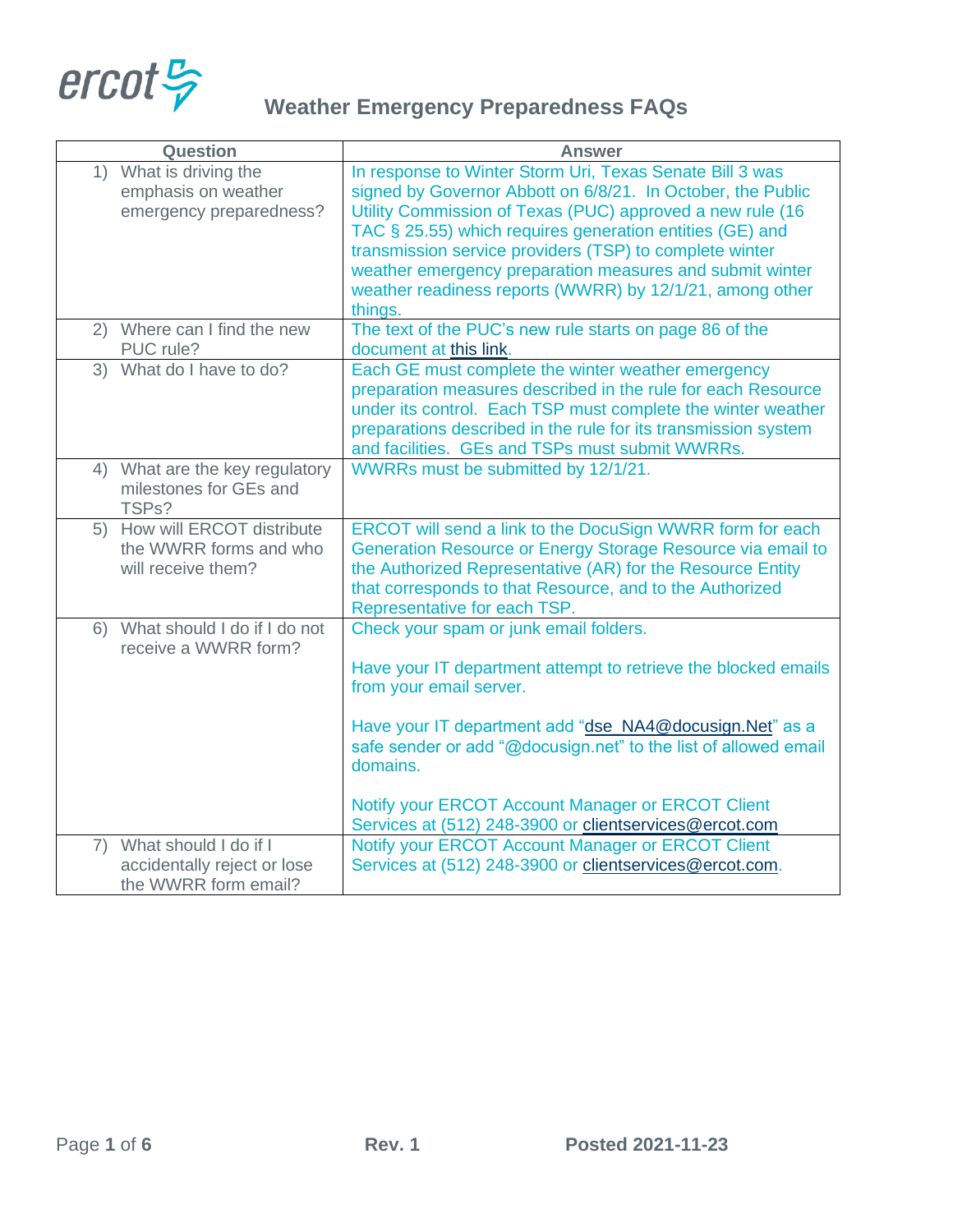

| How do I forward the<br>8)<br><b>WWRR</b> form email?                                       | Open the document and use the "Assign to someone else"<br>functionality in the "OTHER ACTIONS" menu:                                                                                  |
|---------------------------------------------------------------------------------------------|---------------------------------------------------------------------------------------------------------------------------------------------------------------------------------------|
|                                                                                             | <b>FINISH</b><br><b>OTHER ACTIONS</b>                                                                                                                                                 |
|                                                                                             | Finish Later                                                                                                                                                                          |
|                                                                                             | Print & Sign                                                                                                                                                                          |
|                                                                                             | Assign to Someone Else                                                                                                                                                                |
|                                                                                             | Decline to Sign                                                                                                                                                                       |
|                                                                                             | Help & Support L'                                                                                                                                                                     |
|                                                                                             | About DocuSign L'                                                                                                                                                                     |
|                                                                                             | View History                                                                                                                                                                          |
|                                                                                             | View Certificate (PDF) L2                                                                                                                                                             |
|                                                                                             | Session Information                                                                                                                                                                   |
| 9) Are we going to use the<br>same WWRR form each<br>year?                                  | Probably not. The PUC anticipates establishing additional<br>weatherization standards in 2022. Those standards will<br>probably precipitate new reporting and inspection obligations. |
| 10) As a RE, do I have to<br>submit a WWRR for each<br>Resource or can I do it by<br>fleet? | A separate WWRR must be submitted for each Resource.                                                                                                                                  |
| 11) If I have additional<br>questions, who can I talk<br>to?                                | You should contact your ERCOT Account Manager or the<br>ERCOT Client Services group at 512-248-3900 or<br>ClientServices@ercot.com.                                                   |
| 12) Who at my company is<br>supposed to sign the<br>notarized attestation?                  | The highest-ranking representative, official, or officer with<br>binding authority over the GE or TSP.                                                                                |
| 13) Do I have to attach the                                                                 | No. The WWRR will be generated automatically by DocuSign.                                                                                                                             |
| entire document to<br>DocuSign?                                                             | The only document that must be attached is the notarized<br>attestation.                                                                                                              |
| 14) What are the size<br>limitations to DocuSign<br>attachments?                            | Each individual document must be <25 MB.                                                                                                                                              |
| 15) What is the maximum size                                                                | Tests have demonstrated that total sizes >100 MB have been                                                                                                                            |
| of an entire DocuSign<br>envelope?                                                          | problematic.                                                                                                                                                                          |
| 16) Can I submit multiple<br>attachments to the same<br>question?                           | Yes.                                                                                                                                                                                  |
| 17) What should I do if there is                                                            | You should contact your ERCOT Account Manager or ERCOT                                                                                                                                |
| something wrong with the<br>DocuSign information?                                           | Client Services at (512) 248-3900 or<br>ClientServices@ercot.com.                                                                                                                     |
| 18) Do I have to attach<br>something?                                                       | Yes, a notarized attestation must be attached to each WWRR.                                                                                                                           |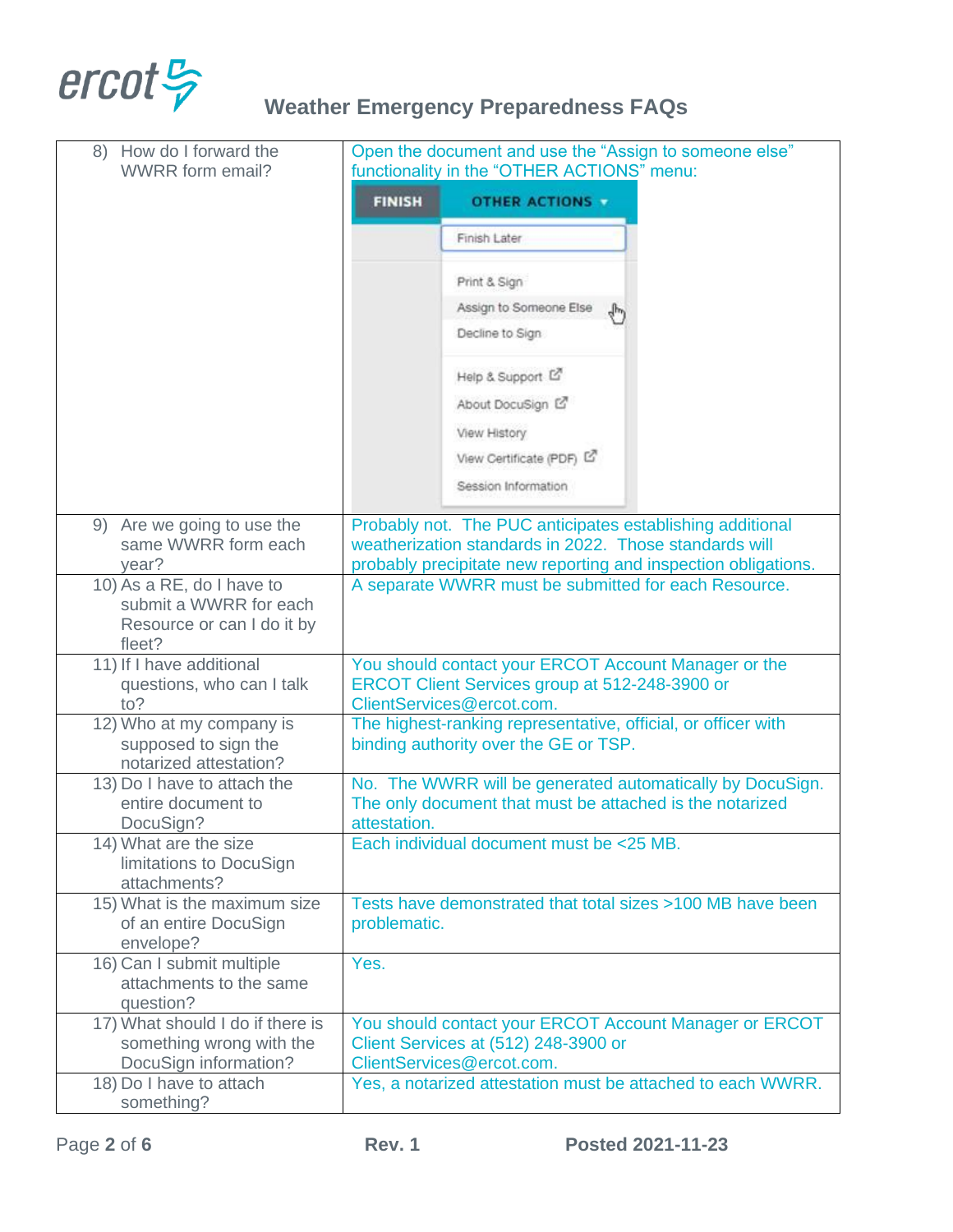

| 19) What if the AR is sick or<br>unavailable?                                                                                                               | It is the responsibility of the GE or TSP to ensure a timely<br>response. Contact your Account Manager or ERCOT Client<br>Services if the WWRR needs to be sent to the Backup AR.                                                                                                                                                                                                                                                                               |
|-------------------------------------------------------------------------------------------------------------------------------------------------------------|-----------------------------------------------------------------------------------------------------------------------------------------------------------------------------------------------------------------------------------------------------------------------------------------------------------------------------------------------------------------------------------------------------------------------------------------------------------------|
| 20) Do I need a DocuSign<br>account prior to receiving<br>the WWRR form?                                                                                    | No. The account will be generated automatically using the<br>email address of the AR when ERCOT sends the WWRR form.                                                                                                                                                                                                                                                                                                                                            |
| 21) What is the difference<br>between asserting a good<br>cause for noncompliance<br>and submitting a request for<br>approval of a good cause<br>exception? | GEs and TSPs can assert one or more good cause for<br>noncompliance in their WWRR. PUC staff will work with<br>ERCOT to expeditiously review these assertions or notices.<br>PUC staff may notify a GE or TSP that it disagrees with the<br>assertion. In this case, and to preserve the good cause<br>exception, the GE or TSP must submit a request to the PUC<br>for approval of a good cause exception within seven days of<br>receipt of the notification. |
| 22) How do I know if my facility<br>will be inspected by<br>ERCOT?                                                                                          | You will be notified by ERCOT at least 48 hours prior to the<br>inspection.                                                                                                                                                                                                                                                                                                                                                                                     |
| 23) Are the weatherization<br>inspections going to change<br>in the future?                                                                                 | This depends on the outcome of the PUC's phase 2<br>rulemaking next year. Future workshops will address changes<br>for future weatherization inspections.                                                                                                                                                                                                                                                                                                       |
| 24) How did my Resource get<br>selected for the<br>inspections?                                                                                             | ERCOT selected those generating facilities that had the most<br>MWh lost during Winter Storm Uri. These facilities, in the<br>aggregate, contributed 85% of the lost MWhs during that<br>period.                                                                                                                                                                                                                                                                |
| 25) How did my Transmission<br>facility get selected for<br>inspection?                                                                                     | ERCOT is still finalizing the methodology for selecting the<br>Transmission facilities that will be inspected.                                                                                                                                                                                                                                                                                                                                                  |
| 26) Do I need to schedule the<br>visit?                                                                                                                     | No. You will be notified of the date and time of the scheduled<br>visit by ERCOT.                                                                                                                                                                                                                                                                                                                                                                               |
| 27) Will the list of facilities being<br>inspected be made public?                                                                                          | No. ERCOT intends to treat that information as Protected<br>Information.                                                                                                                                                                                                                                                                                                                                                                                        |
| 28) How many facilities are<br>being inspected this winter?                                                                                                 | Over 300 Generation Resources and Energy Storage<br>Resources and over 20 Transmission facilities will be<br>inspected.                                                                                                                                                                                                                                                                                                                                         |
| 29) What should I do if we have<br>an unplanned emergency<br>and can't facilitate the<br>inspection and need to<br>reschedule?                              | You must notify your ERCOT Account Manager or ERCOT<br>Client Services at (512) 248-3900 if an emergency would<br>require a reschedule.                                                                                                                                                                                                                                                                                                                         |
| 30) Do we have to pay for the<br>inspection before it occurs?                                                                                               | No. ERCOT anticipates sending an invoice to the RE or TSP<br>after the inspection.                                                                                                                                                                                                                                                                                                                                                                              |
| 31) How will the GE or TSP be<br>billed?                                                                                                                    | Fees will be invoiced using a Resource-specific code number<br>and payments should be made to ERCOT via check or wire<br>transfer using this number.                                                                                                                                                                                                                                                                                                            |
| 32) Will this inspection be<br>remote or on-site?                                                                                                           | All inspections will be scheduled as on-site visits.                                                                                                                                                                                                                                                                                                                                                                                                            |
| 33) How long will the inspection<br>last?                                                                                                                   | Resource inspections are anticipated to last up to one full day<br>on-site with the potential for follow up remote or on-site visits if                                                                                                                                                                                                                                                                                                                         |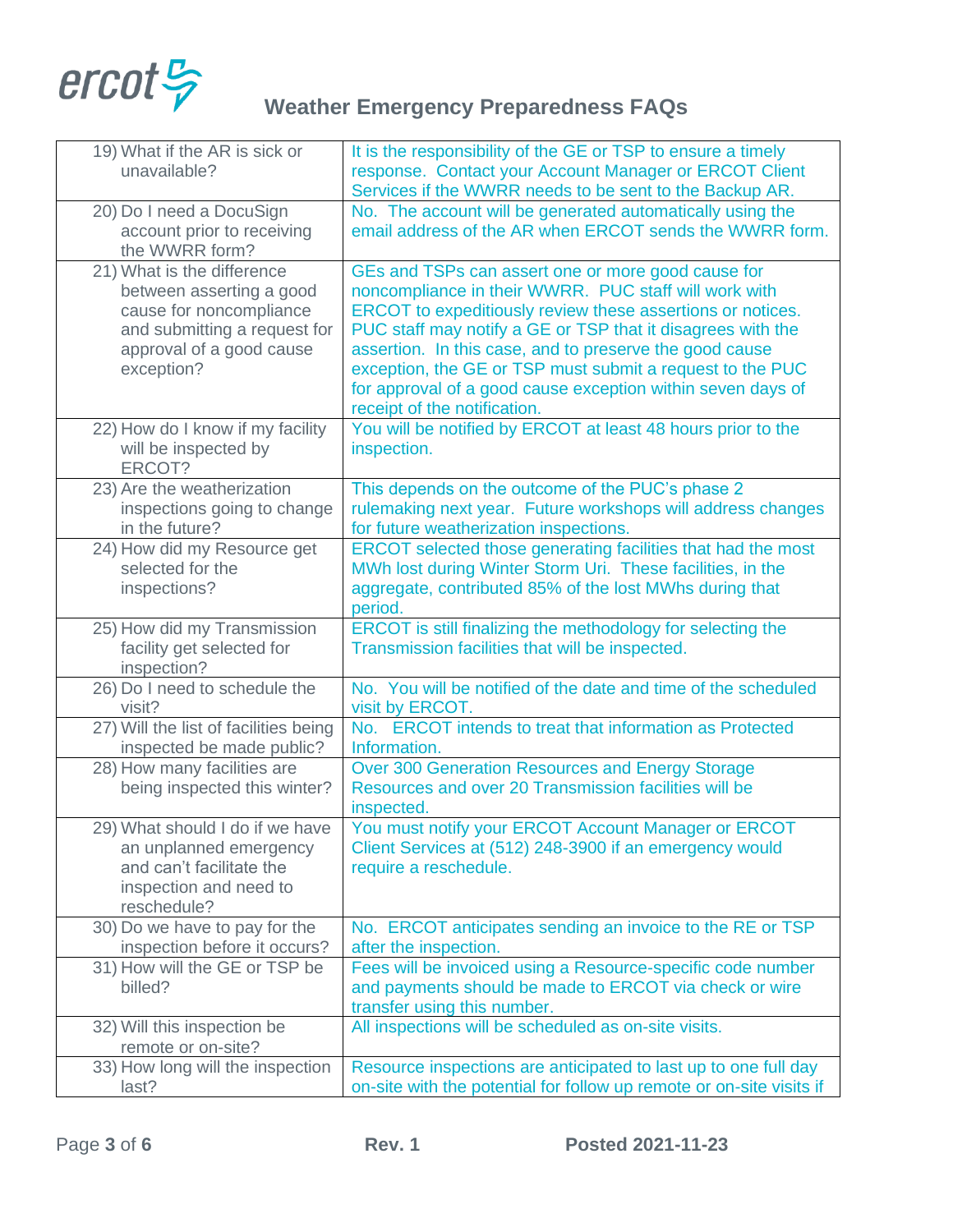

|                                                                                                                                                                                                                                                | required. ERCOT anticipates that TSP facility inspections will                                                                                                                                                                                                                                                                                                                                                                                               |
|------------------------------------------------------------------------------------------------------------------------------------------------------------------------------------------------------------------------------------------------|--------------------------------------------------------------------------------------------------------------------------------------------------------------------------------------------------------------------------------------------------------------------------------------------------------------------------------------------------------------------------------------------------------------------------------------------------------------|
|                                                                                                                                                                                                                                                | be completed in less than one full day.                                                                                                                                                                                                                                                                                                                                                                                                                      |
| 34) Is this a NERC inspection?                                                                                                                                                                                                                 | No. These inspections are in response to PUC Rule 16 TAC<br>§25.55 and are not NERC inspections.                                                                                                                                                                                                                                                                                                                                                             |
| 35) Who will be coming on-site<br>for the inspections?                                                                                                                                                                                         | <b>ERCOT</b> has engaged consultants to assist with Resource<br>inspections. Staff from the consulting companies will be on-<br>site, in some cases accompanied by ERCOT and PUC staff.<br>ERCOT intends to conduct most TSP inspections and may be<br>accompanied by PUC staff.                                                                                                                                                                             |
| 36) Can we be inspected earlier<br>than December 2021?                                                                                                                                                                                         | Yes, if a WWRR has been submitted for the Resource before<br>12/1/21. Most of the inspections are anticipated to occur<br>between 12/2/21 and 12/23/21.                                                                                                                                                                                                                                                                                                      |
| 37) What content will be in the<br>inspection reports and who<br>will see them?                                                                                                                                                                | Inspection reports will address whether the inspected GE or<br>TSP has complied with applicable requirements of the PUC<br>rule with respect to the Resource or facility inspected. ERCOT<br>will provide the GE or TSP with a reasonable period to cure<br>any identified deficiencies. ERCOT intends to treat the<br>inspection reports as Protected Information and withhold them<br>from public disclosure.                                              |
| 38) What happens if my<br>Resource or TSP facility<br>has deficiencies identified<br>through the inspection<br>process?                                                                                                                        | The Generation Entity or TSP will be given a cure period to<br>remedy each deficiency. The GE or TSP may request a<br>different amount of time with documentation supporting that<br>request. ERCOT, in consultation with PUC staff, will then<br>determine the final cure period.                                                                                                                                                                           |
| 39) What happens if my<br>Resource or TSP facility<br>cannot remedy the<br>deficiency(ies) within the<br>cure period?                                                                                                                          | ERCOT will report that generation entity or TSP to PUC staff<br>and they will be subject to the PUC's investigation and<br>enforcement authority.                                                                                                                                                                                                                                                                                                            |
| 40) Multiple officers in our<br>company have binding<br>authority. Which one does<br>ERCOT expect to sign the<br><b>Sworn Attestation?</b>                                                                                                     | The Sworn Attestation requires the person signing it to certify<br>that they are "the highest-ranking representative, official, or<br>officer with binding authority," and ERCOT intends to rely<br>exclusively on that certification for purposes of evaluating<br>compliance with the attestation requirement. We encourage all<br>TSPs and Generation Entities to seek advice from their own<br>counsel on which person satisfies the rule's requirement. |
| 41) Can you provide guidance<br>on answering Resource<br>questions 5c-5h on<br>operating limitations based<br>on temperature,<br>precipitation, humidity, wind<br>speed, wind direction, and<br>other winter weather<br>operating limitations? | Please respond with operating limitations based on the listed<br>elements. The Resource Entity might derive its operating<br>limitations based upon original design criteria, engineering<br>evaluations, or operational experience.                                                                                                                                                                                                                         |
| 42) I did not receive a WWRR<br>form due to being a<br>Settlement Only Generator.<br>What weatherization related                                                                                                                               | Neither 16 TAC § 25.55 nor the ERCOT Protocols require<br>Resource Entities to provide any weatherization-related<br>documentation for Settlement Only Generators.                                                                                                                                                                                                                                                                                           |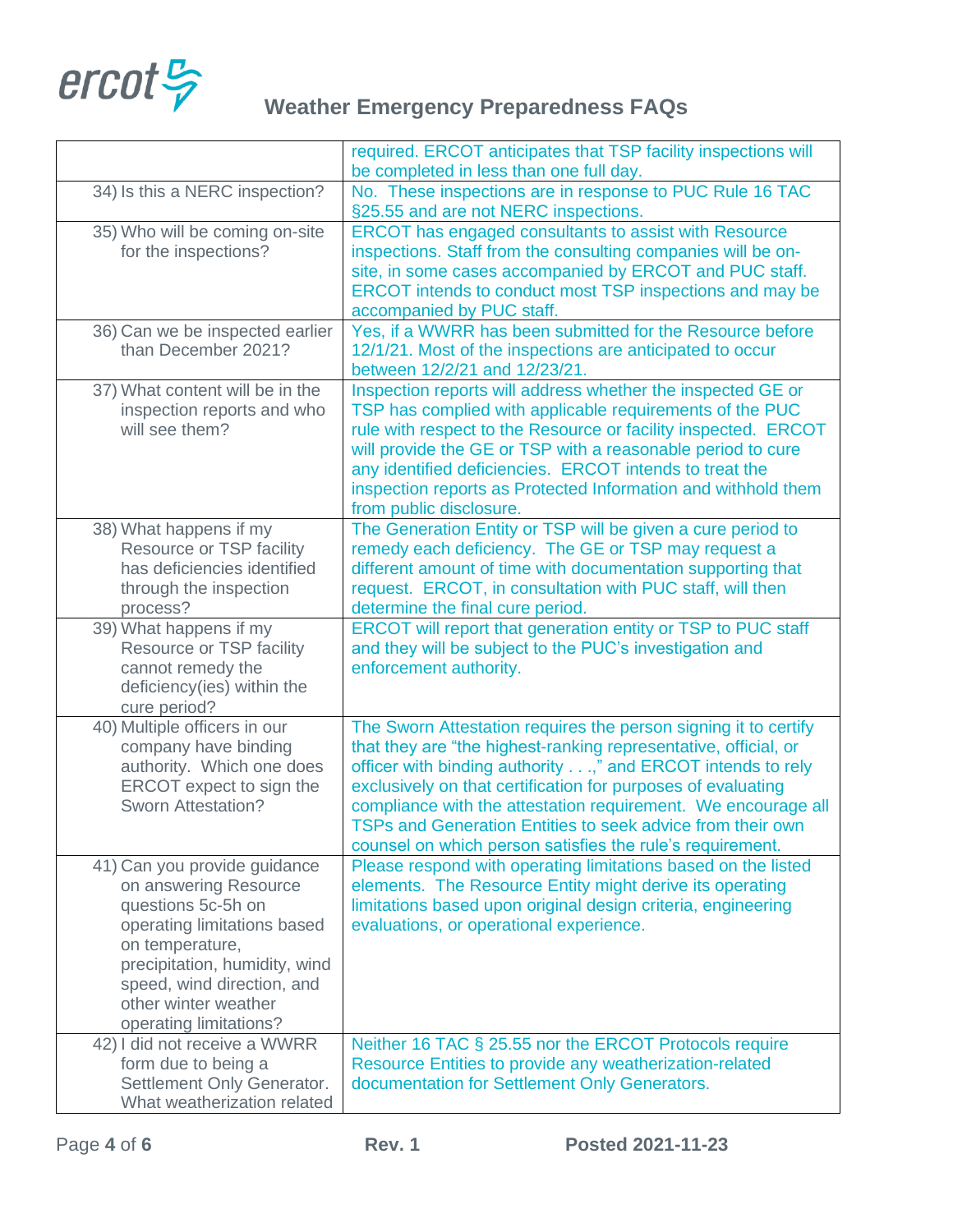

| question b - To clarify, is<br>Page 5 of 6                         | experienced operating temperature is required. ERCOT<br>Rev. 1<br>Posted 2021-11-23                                                    |
|--------------------------------------------------------------------|----------------------------------------------------------------------------------------------------------------------------------------|
| 49) 16 TAC § 25.55(c)(1)(E),                                       | Either the minimum design temperature or the minimum                                                                                   |
| Generator?                                                         |                                                                                                                                        |
| question(s) are not<br>applicable to the                           |                                                                                                                                        |
| provide an answer if the                                           |                                                                                                                                        |
| No, are we required to                                             |                                                                                                                                        |
| require an answer of Yes or                                        | see questions 43 and 46.                                                                                                               |
| a wind resource correct?<br>48) For the questions that             | Yes. All yes or no questions must be answered. Please also                                                                             |
| applicable to IRR's such as                                        | questions 43 and 46.                                                                                                                   |
| 47) Is our understanding that 16<br>TAC $\S$ 25.55(c)(1)(B) is not | No. While there are parts of 16 TAC $\S$ 25.55(c)(1)(B) that may<br>not apply, there are parts that likely will apply. Please also see |
| pop-up?                                                            |                                                                                                                                        |
| information in the text box                                        |                                                                                                                                        |
| to a question, do we need<br>to provide additional                 | question is not applicable.                                                                                                            |
| 46) If we select N/A in response                                   | Yes. Please include your rationale as to why you believe the                                                                           |
| 12/1/21?                                                           |                                                                                                                                        |
| that process prior to                                              |                                                                                                                                        |
| will not complete the<br>requirements of Step 3 of                 | <b>Weather Preparations (Protocols Section 22, Attachment O)</b><br>will be required for Step 3 approval.                              |
| commissioning process but                                          | <b>Declaration of Completion of Generation Resource Winter</b>                                                                         |
| Step 2 of the ERCOT                                                | seeks to complete commissioning during the winter months, a                                                                            |
| resource has completed                                             | documentation prior to 12/1/21. However, if a Resource Entity                                                                          |
| 45) What should I do if my                                         | Such a unit will not be required to submit any weatherization                                                                          |
|                                                                    | Infrastructure Information (ECEII), please indicate so in the<br>report and provide a justification for that designation.              |
| confidential information?                                          | public disclosure. If an entity believes that some of the<br>information included in the WWRR is ERCOT Critical Energy                 |
| <b>ERCOT</b> be treated as                                         | Reports as Protected Information and withhold them from                                                                                |
| 44) Will the WWRRs sent to                                         | <b>ERCOT</b> intends to treat the Winter Weather Readiness                                                                             |
|                                                                    | box that opens.                                                                                                                        |
|                                                                    | "N/A" please describe the deficiency or inapplicability in the text                                                                    |
|                                                                    | compliant," or "N/A," and for responses of "non-compliant" or                                                                          |
|                                                                    | select "No." For the questions that ask which elements the<br>entity has not complied with, please indicate "compliant," "non-         |
|                                                                    | If you have not complied with all the applicable elements,                                                                             |
|                                                                    |                                                                                                                                        |
| requirements of the<br>subsection?                                 | the description of activities engaged in to complete the<br>requirements.                                                              |
| not complied with all                                              | elements that you believe are not applicable in the text box for                                                                       |
| we select "No" that we have                                        | compliance with all requirements. Please also describe those                                                                           |
| or $(f)(1)(F)$ are not<br>applicable to my facility. Do            | have complied with all the applicable elements for a given<br>subsection, please select "Yes" for the question regarding               |
| (c)(1)(A), (c)(1)(B), (f)(1)(A),                                   | will not be applicable to many facilities. In this case, if you                                                                        |
| 43) Several elements of                                            | ERCOT recognizes that some elements of these requirements                                                                              |
| to ERCOT?                                                          |                                                                                                                                        |
| documents must I provide                                           |                                                                                                                                        |